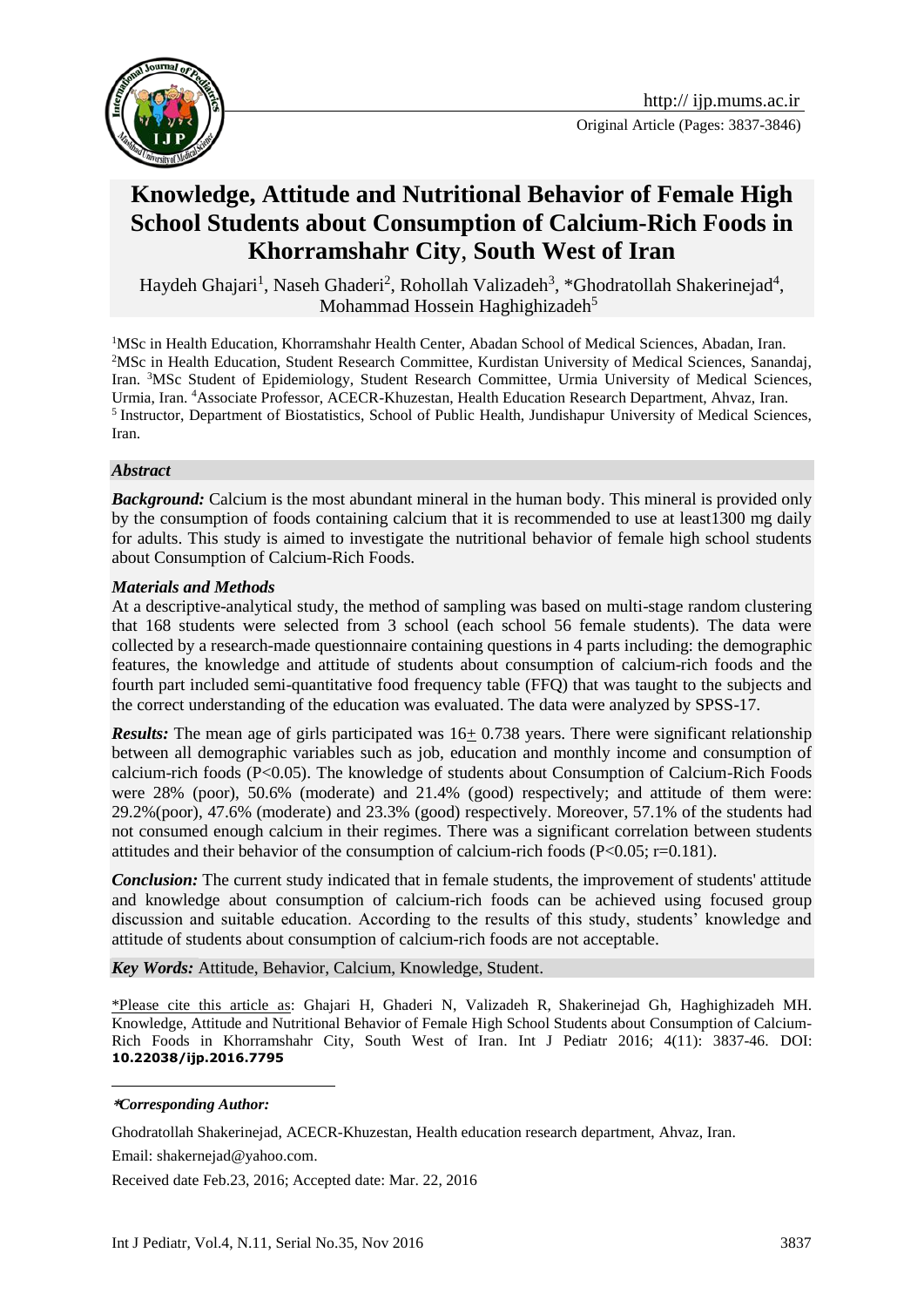#### **1- INTRODUCTION**

 Calcium is the most abundant mineral in the human body (1). Calcium and dairy products play major roles in the maintenance of health and in the prevention of chronic diseases (2, 3).The need for this mineral is only provided by consuming calcium-rich foods and at least1, 300 mg is needed daily for adults (4). In relation with calcium-rich foods, it is said that milk and dairy products are good sources of calcium (5). In addition, dark green leafy vegetables like broccoli, spinach, parsley, lettuce and cabbage are more preferable than other vegetables, as well as vertebrate fishes such as herring, salmon and sardines are rich sources of calcium. Also, roasted soybeans, baked beans and dried figs have some calcium (6). During the puberty 75-85% of the bones were formed (7). Therefore, regular intake of calcium and other materials during this period leads to strong bones and reduces the risk of osteoporosis in the future (8). Regarding the risk of developing osteoporosis in women with increasing their age and the fact that minerals are added to the skeleton shortly after the age of 20, the implementation of preventive interventions programs and the use of calcium in young girls are emphasized (9, 10).

The studies conducted on the field of knowledge, attitude and performance in the different age and gender groups in the field of osteoporosis in the world and Iran showed that the lack of desirability in terms of knowledge, attitude and performance (11-13).The knowledge of female students about calcium intake and consumption of milk and dairy products is less than the recommended dose. For example, a research conducted on the knowledge of female students about osteoporosis, calcium intake and physical activity in Kalaleh city, indicates that an unacceptable situation of little knowledge of girls in this regard (14). Also, another

study conducted by Vahedi et al.in the primary schools of Sari city indicated that 59% of boys and 55% of girls consumed milk and dairy products less than the recommended dose(15).In Iran, according to the latest information about household food consumption, calcium is the most restricted food material in the diet(16). Outside of Iran, according to the study of Nassar et al. that conducted in Kuwait, high consumption of soft drinks has been associated with lower intakes of milk and calcium-rich foods (17). According to the study of Gopinath et al. that conducted in Australia, consumption of dairy products, particularly cheese, could have a beneficial effect on blood pressure (BP), particularly among girls and dairy consumption was assessed from validated semi-quantitative food frequency questionnaires (18).

Given the importance of what has been mentioned so far about calcium intake among adolescent girls and since no comprehensive study was conducted in Khorramshahr city (**Figure.1**), the aim of the present study was to investigate the nutritional behavior of female high school students of Khorramshahr regarding the consumption of calcium-rich foods.



**Fig.1**: Location of Khorramshahr city, Iran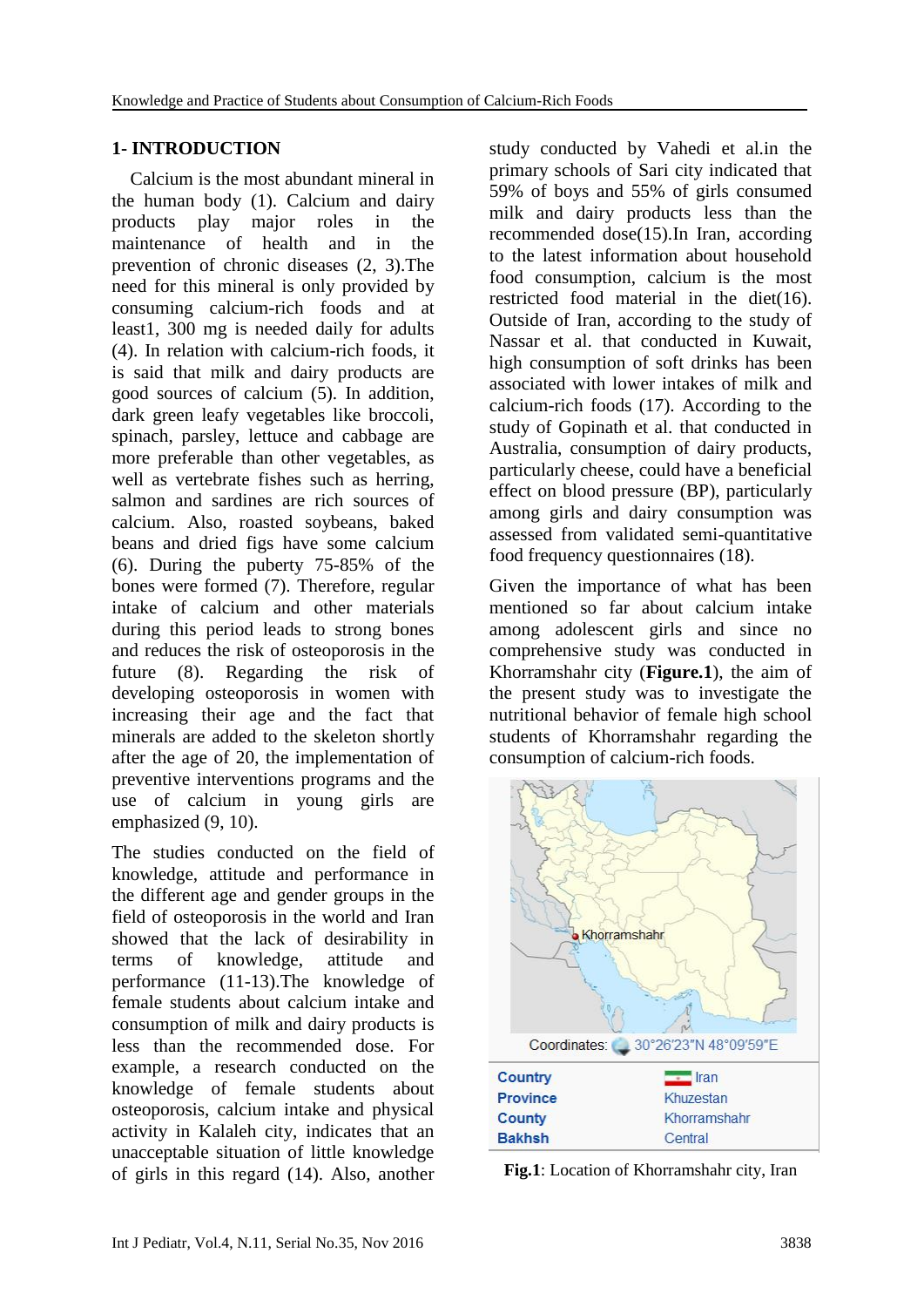#### **2- MATERIALS AND METHODS**

#### **2-1. Study Design and Population**

 This study was a descriptive- analytical study which evaluated the status of knowledge, attitude and behavior of female high school students of Khorramshahr city regarding the consumption of calcium-rich foods. Behavior of students indicate their performance about use of calcium-rich foods. At first, three schools were chosen using simple random-cluster sampling. Schools were selected from 3 economic regions in Khorramshahr and since the number of students in each school was almost equal, 56 samples from each school were selected by random sampling using the attendance list.

As mentioned the method of sampling was based on multi-stage random clustering that 168 students were selected. After collaborating with central office of education, explaining of study, completion of a written consent by student`s parents and verbal consent by students, and dismissing of exclusions, the participants filled the researcher-made questionnaire by two educated person. The study had not missing data.

In this study the following formula was used to determine the sample size: the sample size calculated 167.88≈168 persons by using the following formula:



Where confidence interval (CI) of 95%, standard deviation (s) of 0.33 and estimating error (d) of 0.05 and Z shows standard normal distribution. The students were asked to report the standard serving size (unit) and the frequency of calciumrich foods consumption in month or year and then the frequency of each food which was based on the amount of calcium-rich food was converted to gram of calcium.

For this analysis, all food items were changed by dividing to the weekly, monthly and annual intake by 7, 30 and 365, respectively to obtain daily intake.

#### **2-3. Measuring tools**

In this study a researcher made questionnaire was used in 4 parts; the first part presents the demographic features (parents' education, parents' job, the monthly income of the family, history of osteoporosis, type of residential property).

The second part presents 21 items about the knowledge of students with options (yes, no, I have no idea) with the scores of 2, 0 and 1, respectively and the score of knowledge was within the range of 0-42. The third part included 15 attitude questions based on Likert scale from totally agree (5) to totally disagree (1) and the range of attitude was between 15 and 75. The fourth part included semiquantitative food frequency table (FFQ) that was taught to the subjects and the correct understanding of the education was evaluated. Food frequency included a list of calcium-rich materials including: dairy (milk, yogurt, cheese, curd, and ice cream), legumes (beans, soya beans, and peas), dried fruit (dried figs, dried apricots), fish (canned fish, fatty fish, and sardines), vegetables (lettuce, broccoli, parsley and cress) etc. (19, 20).

#### **2-3-1. Validity and Reliability**

The questionnaire was rendered to 10 health and nutrition experts for approving the validity and the content validity rate (CVR= 0.82) and content validity index (CVI= 0.72) were measured. In order to determine reliability, the questionnaire was filled by 25 students. The Cronbach's alpha coefficient was approved for knowledge (0.82), attitude (0.71) and the food consumption including dairy products (0.85), legumes (0.82), nuts (0.78), fish (0.81) and vegetables (0.79).

#### **2-4. Inclusion Criteria**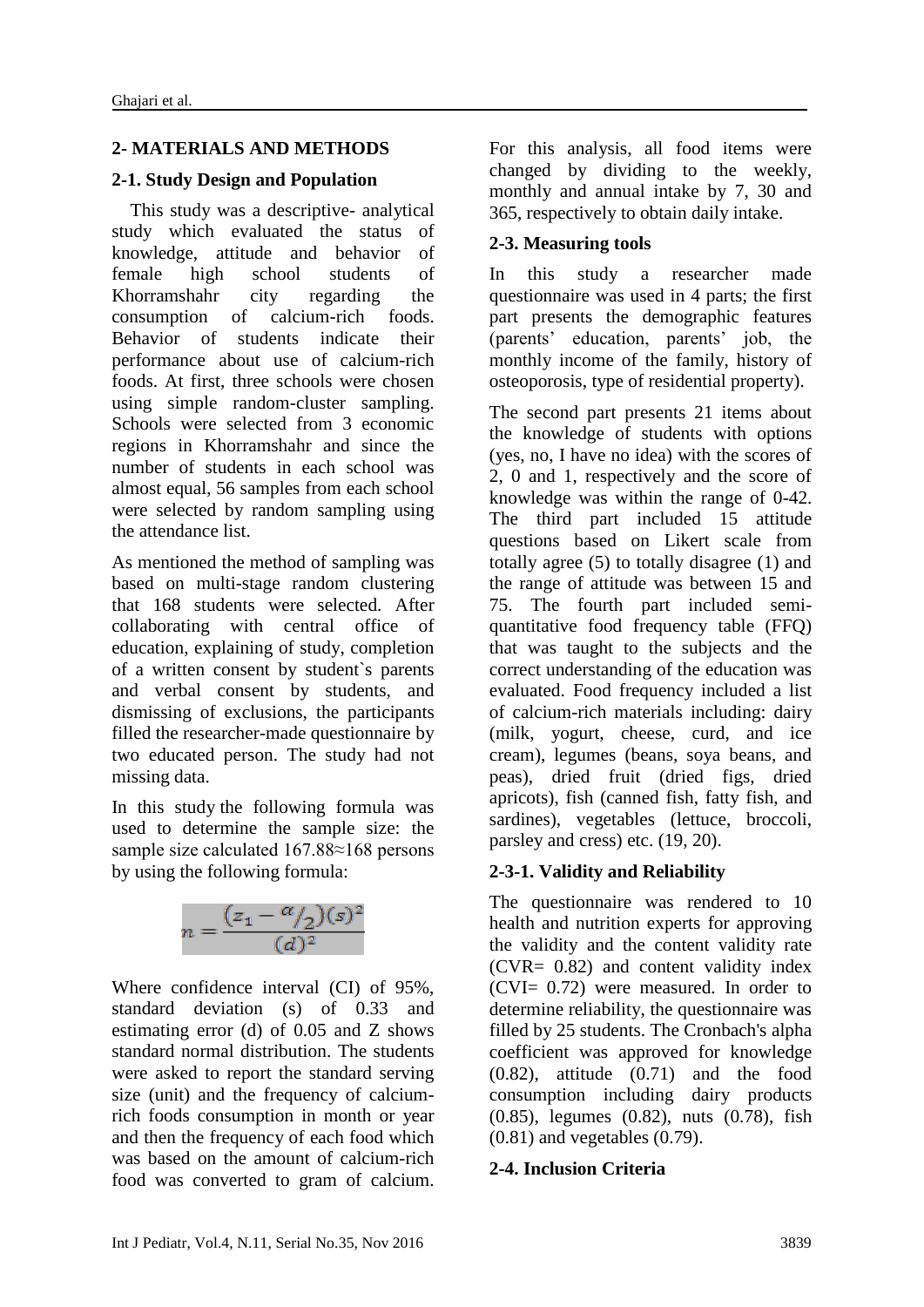Inclusion criteria included female high school students that were satisfied to participate in the study.

#### **2-5. Exclusion Criteria**

Exclusion criteria included having disease related to calcium such as osteoporosis and failure to fulfill the questionnaire correctly and completely.

#### **2-6. Ethical Considerations**

This study was approved by the Ethics Committee of Ahvaz Jundishapur University of Medical Sciences, with ID code No. 93112 and the goals of the study were explained to all participants and all of them accepted to participate and were assured consider the confidentiality of their individual information as well as the voluntary nature of participating in the study.

#### **2-7. Data Analyses**

All statistical analyses were performed at a confidence level (CI) of 0.05 using SPSS version 17. Collected data were analyzed using the descriptive statistics including the percentile and frequency and median of consumption of calcium-rich foods. In this study, Chi-square test was used to evaluate the relationship between behavior of consumer and demographic variables.

The Pearson test was used to examine the correlation between knowledge, attitude and behavior of students. The knowledge and attitudes as well as the level of consumption of calcium-rich foods were obtained in the target population by using questionnaire. Also, in order to determine the standard deviation (SD), a standard deviation of 330 was obtained by 10 subjects in the pilot test and the sample size in this study was obtained as 168 subjects, considering the confidence level of 95% (P value  $< 0.05$ ) and test power of 90%.

# **3-RESULTS**

The mean age of student was  $16 +$ 0.738 years. Since the number of students in each school was almost equal, 56 samples from each school were selected by random sampling using the attendance list. Approximately all student participated in our study.

According to results 40.4% of students' family had low income, 38.09% moderate income and 21.42% had good income. Of all participants  $(n=168)$ , the main resource for calcium-rich foods included milk 13.69% (n=23), yoghurt 19.64% (n=33), cheese 36.30% (n=61), ice cream 11.90%  $(n=20)$  and vegetables 16.80%  $(n=11)$ . But it should be noted that only 42.9% of students have received the recommended calcium daily.

**Table.1** shown that there was a significant correlation between demographic variables with consumption of calcium-rich foods (P<0.05). Based on the standard table of recommended foods (Recommended Dietary Allowance: RDA), the daily intake of calcium for adolescents is 1,300 mg daily (5). The result of this study showed that the moderate daily calcium intake of students was 415 mg that this is very lower than the recommended amount of calcium intake. Dairy products were the most consumption of calcium-rich foods in students, and nuts were the lowest consumption of calcium-rich foods in students (**Figure.2**).

**Table.2** revealed that 21.4% of the people had good knowledge, 50.6% had moderate knowledge and 28% had poor knowledge about calcium-rich foods. According to this table, in regards to calcium-rich foods, 29.2% of people had poor attitude, 47.6% had moderate attitude and 23.3% had good attitude and 42.9% of students had a desirable consumption of calcium-rich foods and status of 57.1% was undesirable.

**Table.3** shown that there was a significant correlation between the calcium-rich foods consumption and attitudes (P=0.019 and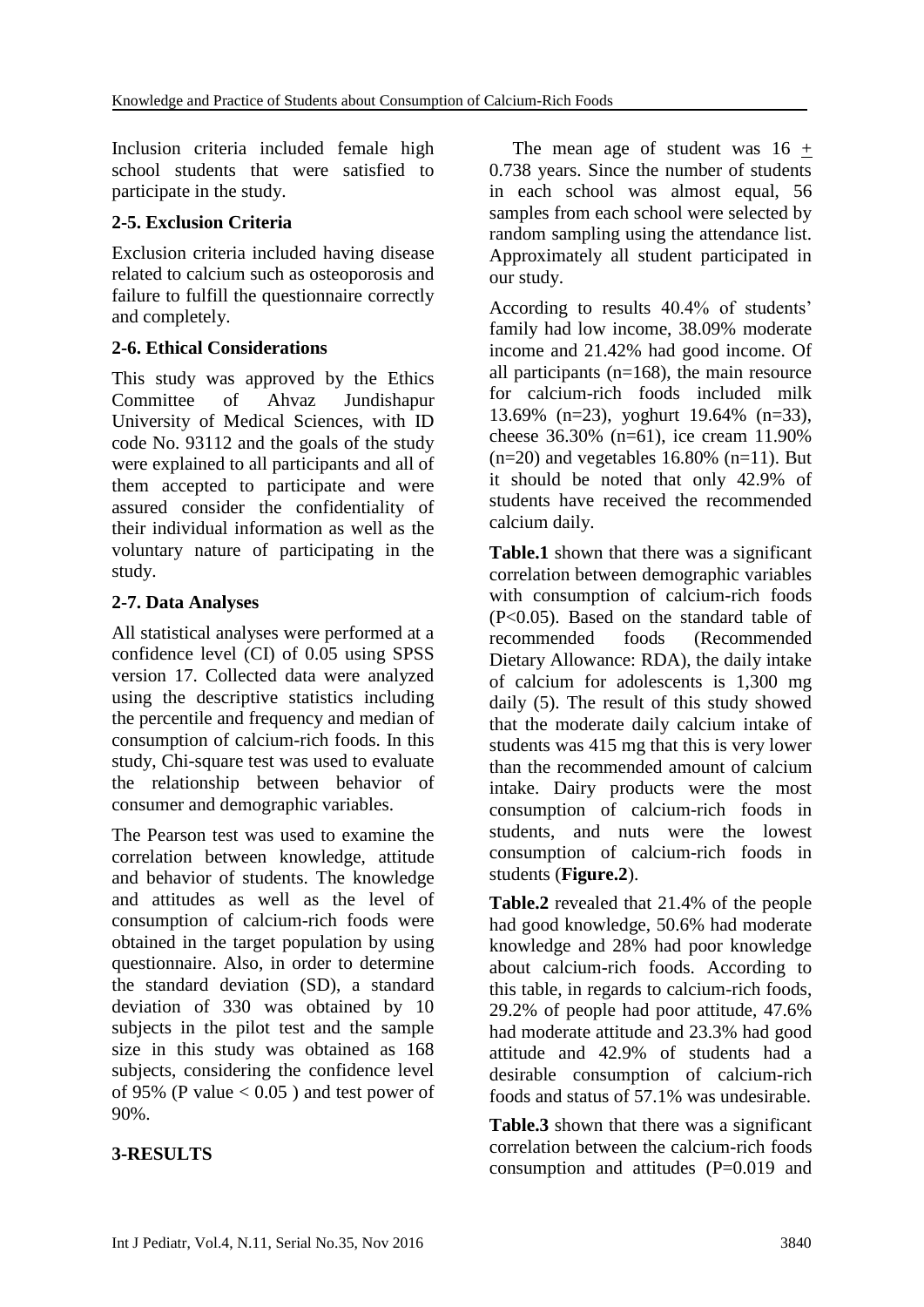r=0.181); also there was a significant correlation between the knowledge and attitude students about calcium-rich foods  $(P=0.041$  and  $r=0.158$ ; but there was no significant correlation between knowledge and consumption behavior of calcium-rich foods (P=0.912 and  $r = 0.009$ ).

**Table-1:** The relationship between demographic variables and consumption behavior of calcium-rich foods among girl students

|                                       |        | Consumption of calcium-<br>rich foods                                                                                   | $P-$<br>value                 |                                        |       |
|---------------------------------------|--------|-------------------------------------------------------------------------------------------------------------------------|-------------------------------|----------------------------------------|-------|
| Demographic Variable                  |        | Desirable<br>number, $(\%)$                                                                                             | Undesirable<br>number, $(\%)$ |                                        |       |
| Job                                   | Father | Unemployed worker<br>Employee<br>Other                                                                                  | 1(0.6)<br>4(2.38)<br>3(1.78)  | 43(25.6)<br>35(20.83)<br>82(48.80)     | 0.001 |
|                                       | Mother | Housewife<br>Employee                                                                                                   | 8(4.76)<br>0                  | 155(92.26)<br>5(2.97)                  | 0.001 |
| Educational<br>status                 | Father | Illiteracy and primary<br>Middle school or diploma<br>Collegiate                                                        | 3(1.78)<br>2(1.19)<br>3(1.78) | 46(27.38)<br>95(56.54)<br>16(9.52)     | 0.001 |
|                                       | Mother | Illiteracy and primary<br>Middle school or diploma<br>Collegiate                                                        | 5(2.97)<br>1(0.6)<br>2(1.19)  | 80(47.61)<br>75(44.64)<br>5(2.97)      | 0.001 |
| The monthly income<br>of the family   |        | Less than 5 million Rials (poor)<br>5 million Rials to 10 million Rials (moderate)<br>More than 10 million Rials (good) | 4(2.38)<br>1(0.6)<br>3(1.78)  | 64(38.09)<br>63(37.5)<br>33(19.64)     | 0.001 |
| History of osteoporosis               |        | Positive<br>Negative                                                                                                    | 2(1.19)<br>6(3.57)            | $43(25.59)$ 43<br>117(69.64)           | 0.001 |
| Type of residential<br>home ownership |        | Rental<br>Personal<br>Organizational                                                                                    | 2(1.19)<br>6(3.57)<br>0       | 35(20.83) 35<br>114(67.85)<br>11(6.54) | 0.001 |



**Fig.2**: The comparison of the consumption of calcium in food (dairy products, legumes, nuts, vegetables and fish) among girl students (mg).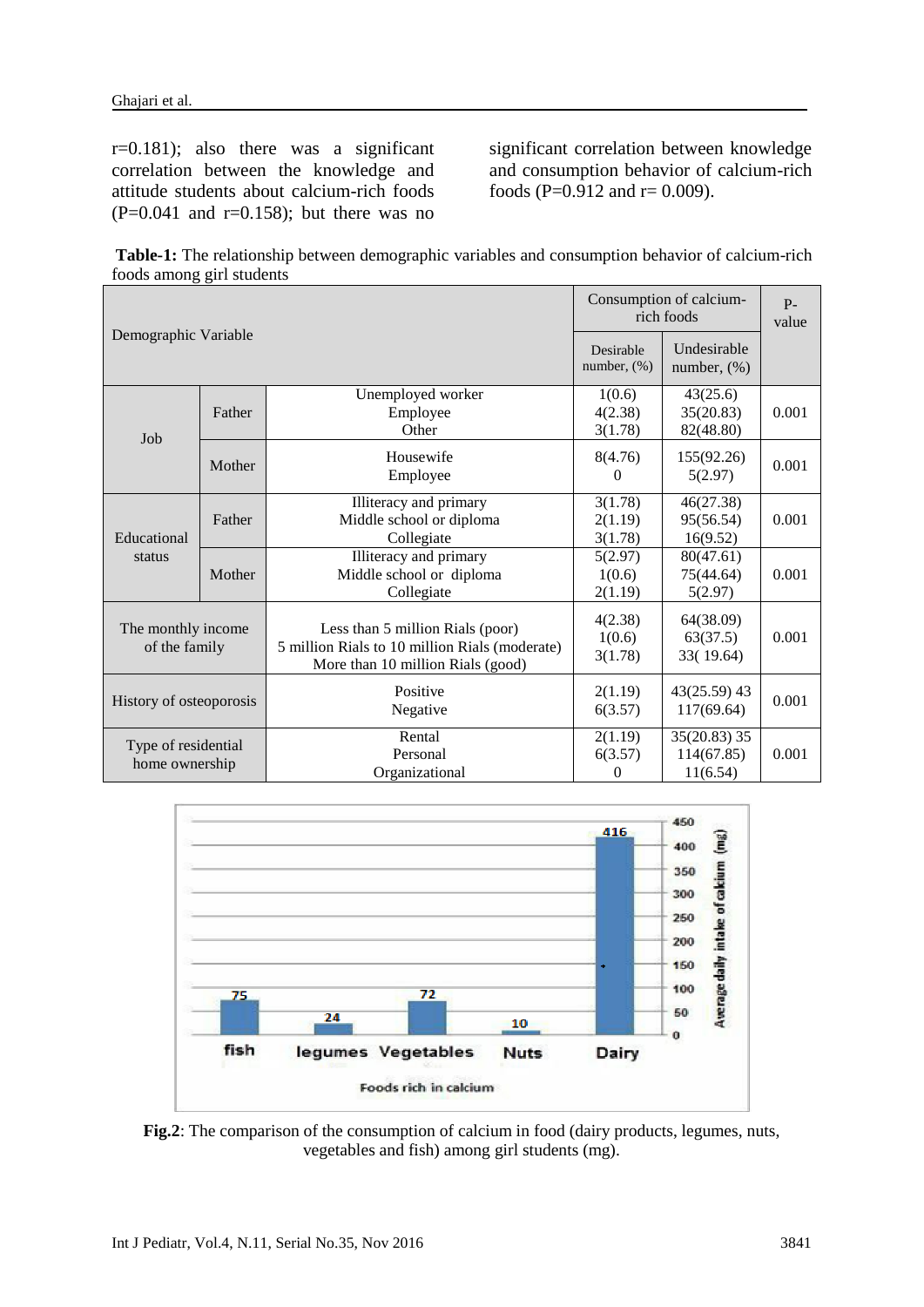| Variables                       | Number      | Percent |      |
|---------------------------------|-------------|---------|------|
| Knowledge                       | Poor        | 85      | 28   |
|                                 | Moderate    | 36      | 50.6 |
|                                 | Good        | 47      | 21.4 |
|                                 | Poor        | 49      | 29.2 |
| Attitude                        | Moderate    | 80      | 47.6 |
|                                 | Good        | 36      | 23.2 |
| Consuming of calcium-rich foods | Desirable   | 72      | 42.9 |
|                                 | Undesirable | 96      | 57.1 |
|                                 | Total       | 168     | 100  |

**Table-2:** The status of knowledge, attitude and consuming of calcium-rich foods of the girl students

\*Percentile: 25% or lower is poor; 25-75% is Moderate and 75% and more is good.

**Table-3:** The correlation between knowledge, attitude and behavior of consumption of calcium-rich foods among girl students

| Variables                            | Knowledge |         | Attitude |         | <b>Behavior</b> |         |
|--------------------------------------|-----------|---------|----------|---------|-----------------|---------|
|                                      |           | P-value |          | P-value |                 | P-value |
| Knowledge                            |           | 0.042   | 0.158    | 0.041   | 0.009           | 0.912   |
| Attitude                             | 0.158     | 0.041   |          | 0.034   | 0.181           | 0.019   |
| Consumption<br>of calcium (Behavior) | 0.009     | 0.912   | 0.181    | 0.019   |                 | 0.044   |

#### **4- DISCUSSION**

 The aim of our study was to investigate the knowledge, attitude and nutritional behavior of female high school students in Khorramshahr- Iran in terms of consumption of calcium-rich foods. In this study, there was a significant correlation between demographic variables such as education level of parents, occupation of parents, monthly income, family history of osteoporosis, type of property with consumption of calcium-rich foods.

The results of the study of Vahedi et al. showed that the use of milk had a significant relationship with education level of fathers (15). In the study of Kaheni et al, there was a significant relationship between dairy consumption of

students with mother's job (21). In a study that was conducted by Namakin et al., the results showed that there was a significant relationship between the education level of parents and consumption of milk and dairy students and also there was a significant relationship between economic level of households and consumption of calciumrich foods(22). Haapalati et al. reported that there was a significant relationship between father's job and family eating pattern (23). The findings of these studies about the demographic variables are consistent with outcomes of our study. Based on our results, 50.6%, 28% and 21.4%of students had moderate, poor and good knowledge about consuming calcium-rich foods, respectively. Also 29.2%, 4736% and 23.2% of female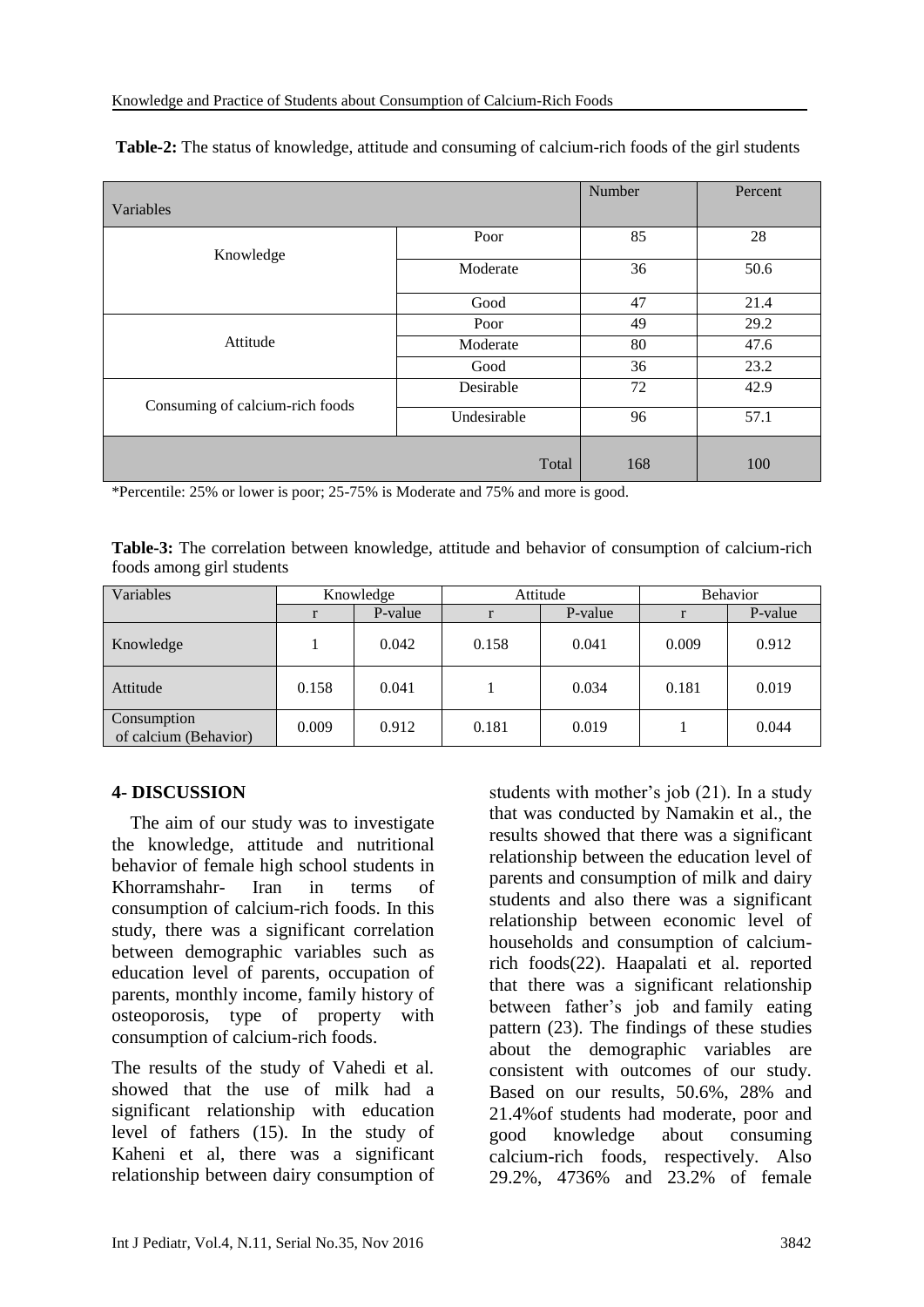students had poor, moderate and good attitude, respectively. In addition, 57.1% of students had less daily calcium intake than the recommended amount (1,300 mg daily) and did not have enough calciumrich foods. The results of Ghaffari etal. were consistent with the results of our study and showed that the knowledge of female students in the field of calcium intake was low and was not at an acceptable level, so that all respondents had poor to moderate information in this regard (14). The results of the study of Rahmani et al. showed that there was a significant correlation between milk consumption and the nutritional knowledge of children (13).

In this study, 42.5% of students drank less than two glasses of milk daily. The results of the study of Toner and Ungan on 270 women in Turkey showed that only 36% of respondents were able to identify correctly good sources of calcium (24). In the study of Hollie et al. on 406 rural women in U.S.A found that only 18% of people gave correct answers to questions related to calcium and more than half of the women were asked for more information about calcium-rich foods before 50 ages (25). The results of the present study showed that 29.2%, of students had poor attitude and 47.6% had moderate attitude regarding consuming calcium-rich foods. The results of the study of Ahadi et al. found that 37.3% of students did not use the distributed milks. According to this study, there was no statistically significant relationship between the acceptance of the distributed milks and knowledge of students, but the level of acceptance and attitude were correlated (26). In the present study, there was a statistically significant relationship between knowledge and scores of consumption of calcium-rich foods,but the correlation was not significant in association with attitude. In this study, 57.1% of students had not enough intakes of calcium-rich foods. The results of the study of Amini et al. showed that a significant number of students had less consumption than the recommended level of dairy products (27). In addition, the results of the study of Omidvar et al. (16) and Kaheni et al. (19), showed that the use of milk and dairy products among students was less than the recommended amount. which is consistent with the results of the present study. The results of the study of Cook et al. showed that in the United States, 39% of men and 43% of women (20-29 years) consume less than even 1 daily serving of dairy products (28).The results of the study of Daniela et al. showed an insufficient calcium intake by adolescents and suggested that certain subgroups of adolescents need specific strategies to increase the intake of this nutrient (29). Geller et al. showed that less than 10 percent of Afro-Americans women were achieved themselves calcium from food sources (30).In the study of Jalili and colleagues was conducted on 770 women in Kerman, it was found that their knowledge were 44% which show the inadequate knowledge of them. Most participants were unaware of risk factors such as lack of calcium intake; and only 0.6 percent of participants had adequate intake of calcium (31). In the study of Jafari and colleagues, the results showed the majority of students had not enough daily consumption of dairy products that was consistent with our study (32).

# **4-1. Limitations of the study**

The small sample size of include studies are potential limitation of this study. There is still need to further studies to access additional information about this subject. Another limitations of the current study, were low of the same study in this field and conducting in female schools.

#### **5. CONCLUSION**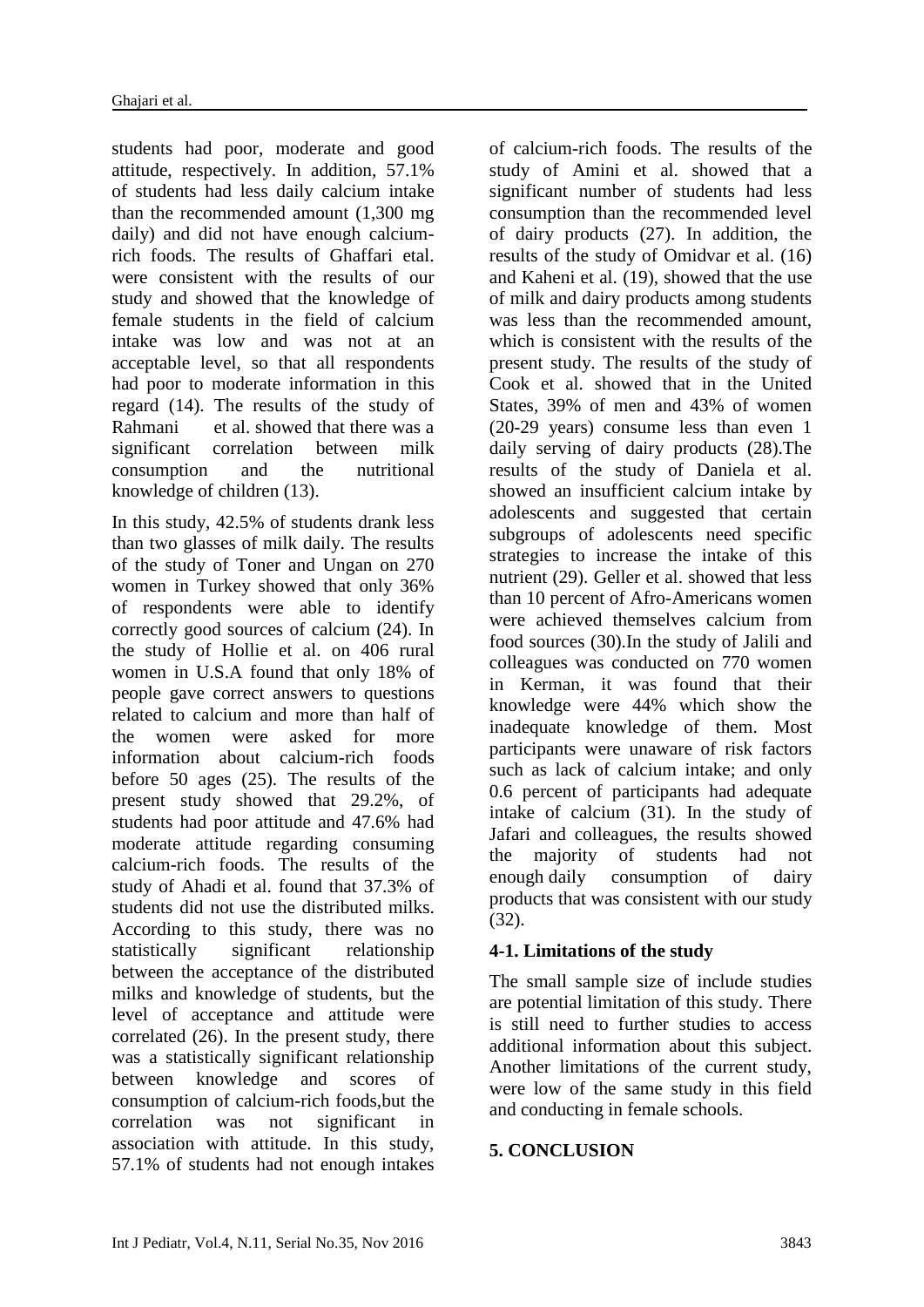The results of the study showed that educational interventions and programs must focus on increasing knowledge and attitude of students to increase consumption of calcium-rich foods. Lack of calcium has bad effects, if it would not be prevented in students, it will lead to the loss of bone density and fractures in the old ages. According to the results of this study, percent of students with good knowledge and attitude were 21.4% and 23.2%, respectively that are not suitable. There was significant correlation between students' attitudes and their behavior on the consumption of calcium-rich foods.

# **6-AUTHORS CONTRIBUTIONS**

- Study design: NG, HG, GS.
- Data Collection and Analysis: GS, MHH, NG.
- Manuscript Writing: R V, NG.

# **7- CONFLICT OF INTEREST:** None.

# **8-ACKNOWLEDGEMENTS**

The authors wish to thank the Department of Technology in Ahvaz Jundishapur University of Medical Sciences and the staff of Education that provided the preparations for implementation of this study.

#### **9- REFERENCES**

1. Karen R, Patrice W, Joan ML. The Selection and Prevalence of Natural and Fortified Calcium Food Sources inthe Diets of Adolescent Girls. J Nutr Educ Behavi 2011; 43: 96-102.

2. Heaney R, Abrams S, Dawson-Hughes B[,Looker A,](http://www.ncbi.nlm.nih.gov/pubmed/?term=Looker%20A%5BAuthor%5D&cauthor=true&cauthor_uid=11256898) [Marcus R,](http://www.ncbi.nlm.nih.gov/pubmed/?term=Marcus%20R%5BAuthor%5D&cauthor=true&cauthor_uid=11256898) [Matkovic V,](http://www.ncbi.nlm.nih.gov/pubmed/?term=Matkovic%20V%5BAuthor%5D&cauthor=true&cauthor_uid=11256898)et al. Peak bone mass. OsteoporosInt 2000; 11(12):985- 1009.

3. Department of Health and Human Services (US). Bone Health and Osteoporosis: A Report of the Surgeon General. Washington: Office of the SurgeonGeneral; 2004.

4. Kamjoo A, Shahi A, Dabiri F, Abedini S, Hosseini Teshnizi S, Pormehr Yabandeh A. The effectiveness of education about osteoporosis prevention on awareness of female students. Bimonthly Journal of Hormozgan University of Medical Sciences 2012; 16(1):60-5.

5. Faghih A, Anoosheh M, Ahmadi F, Ghofranipoor F. The effect of boy students' participation on consumption of milk and dairy. Bimonthly Journal of Hormozgan University of Medical Sciences 2007; 10(4):349-56.

6. Snijder MB, Van DerHeijdenA, Van Dam RM, Stehouwer CD, Hiddink GJ, Nijpels G, et al. Is Higher Dairy Consumption Associated With Lowerbody Weight And Fewer Metabolic Disturbances? The Hoorn Study. Am J Clin Nutr 2007; 85(4): 989-95.

7. DrorDaphnaK, Allen LindsayH. Dairy Product Intake in Children and Adolescents in Developed Countries: Trends, Nutritional Contribution, and a Review of Association with Health Outcomes. Nutrition Reviews 2014; 72 (2): 68-71.

8. Hendrie Gilly A, Brindal E, Baird D, Gardner C. Improving Children's Dairy Food And Calcium Intake: Can Intervention Work? A Systematic Review ofthe Literature. Public Health Nutrition 2013; 16(2): 365-76.

9. Cecilia TC, Una E, Heidi A. Calcium Intake and Knowledge among White Adolescent Girls in Gauteng, South Africe. South African Journal of Clinical Nutrition 2004;17(3):102- 8.

10. Jung ME, MartinGinis KA, Phillips SM, Lordon CD.Increasing Calcium Intake in Young Women through Gain-Framed, Targeted Messages: a Randomised Controlled Trial. Psychology and Health2011; 26(5): 531- 47.

11. Bayat N, Haji AZ, Ali SGH, Ebadi A, Hosseini M, Lalouei A. Frequency of Osteoporosis and Osteopenia in Post-Menopausal Military Family's Women. Army Univ Med Sci IR. Iran 2008; 6(1): 25-30.

12. Keramat A, Patwardhan B, Larijani B, Chopra A, Mithal A, Chakravarty D,et al. The Assessment Of Osteoporosis Risk Factors In Iranian Women Compared With Indian Women. BMC Musculoskelet Disord 2008; 27(9): 28-37.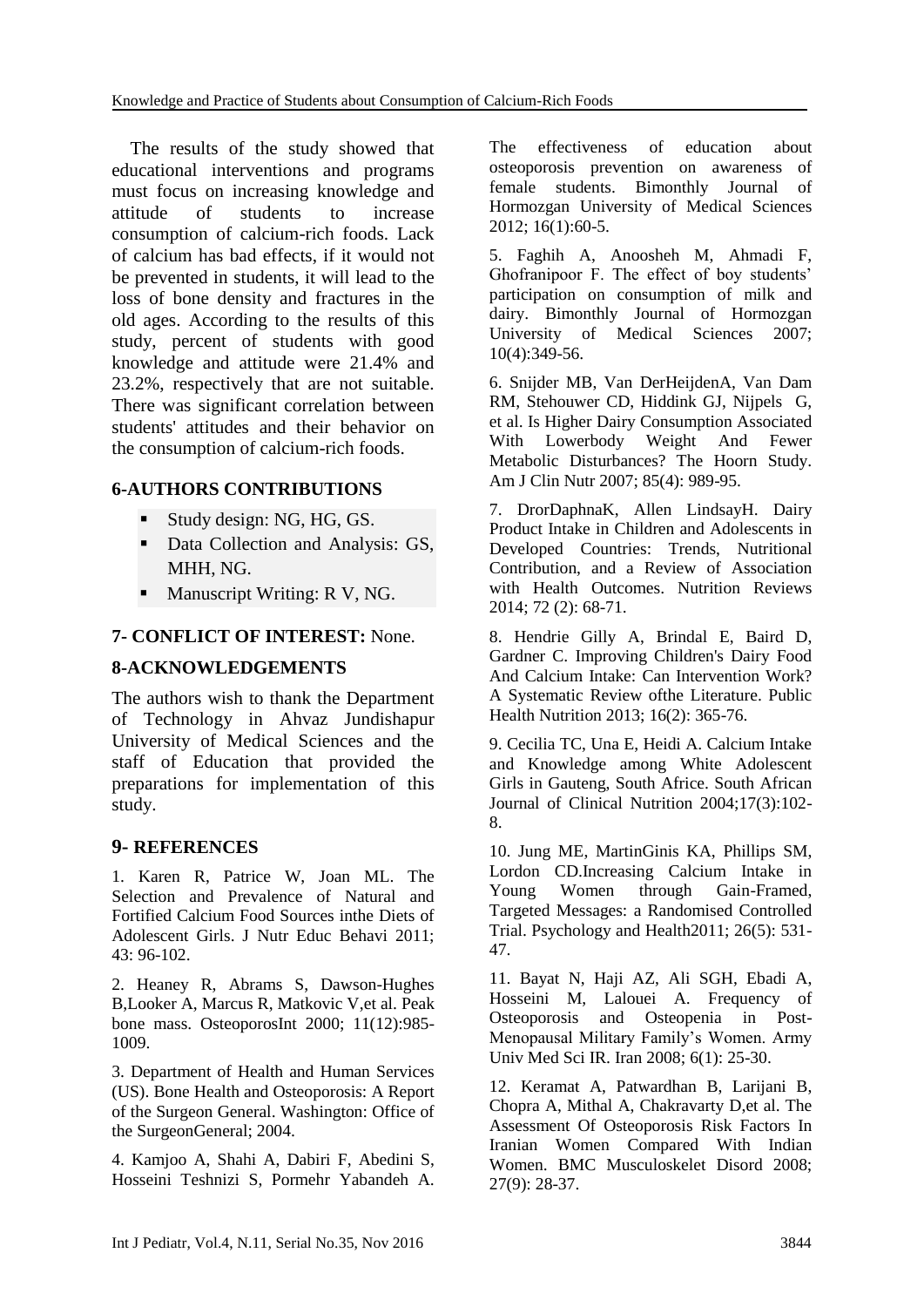13.Rahimikian F, Moshrefi M, Yavari P, Mehran A, Mirzaei Rozbahani M, Amelvalizadeh M. Effect of simultaneous educational program for mothers and daughters on osteoporosis preventive behaviors among girls. Journal of HAYAT. 2008; 14(2):15-22.

14. Ghaffari M, Niazi S, Ramezankhani A, Soori H. Knowledge of Female Students of Kalaleh city about Osteoporosis, calcium intake and physical activity: An Unacceptable Status. Iranian Journal of Nutrition Sciences & Food Technology 2013; 7(5):319-27.

15. Vahedi H, Poorabdollahi P, Biglarian A, Shokrzadeh L, Kabirzadeh A, SadeghiR, et al. Knowledge and Milk Consumption Patterns in Primary School Children Sari City and Their Mothers (84-85). Journal of Mazandaran University of Medical Science 2007; 59(17): 94-102.

16. Omidvar N, Neyestani T-R, Hajifaraji M, Eshraghian M-R, Rezazadeh A, Armin S, et al. Calcium intake, major dietary sources and bone health indicators in Iranian primary school children. Iranian journal of pediatrics 2015; 25(1):e177.

17. Nassar MF, AbdelKader AM, Al-Refaee FA, Al-Dhafiri SS. Pattern of beverage intake and milk and dairy products sufficiency among high-school students in Kuwait. East Mediterr Health J 2014; 20(11):738-44.

18. Gopinath B, Flood VM, Burlutsky G, Louie JC, Baur LA, Mitchell P. Dairy food consumption, blood pressure and retinal microcirculation in adolescents. Nutr Metab Cardiovasc Dis 2014; 24(11):1221-27.

19. Larigani, Bagher. A Practical Guide tothe Prevention andDiagnosis and Treatment ofOsteoporosis. 1ed. Tehran: Nashr Publication; 2009.

20. Sylvia Escott-Stump L, Kathleen Mahan, editors. Krause's Food and Nutrition Therapy. Translated by Ali Keshavarz, Nahid Kholdi, Farzad Shidfar. Tehran: Jameenegar; 2010.

21. Kaheni F, Kaheni S, Sharifzadeh G, Foorg AN, Avan M. Consumption amount of milk and dairy products in school children of 6-11 year olds in Birjand during 2007. Journal of Birjand University of Medical Sciences 2009; 16(2):61-7.

22. Namakin K, Moasheri N, Khosravi S. Studying Birjand Girls' secondary school students' nutritional pattern. Modern Care Journal 2013; 9(3):264-72.

23. Haapalahti M, Mykkänen H, Tikkanen S, Kokkonen J. Meal patterns and food use in 10 to 11-year-old Finnish children. Public Health Nutr 2003; 6(04):365-70.

24. Ungan M, Tümer M. Turkish women's knowledge of osteoporosis. Fam Pract 2001; 18(2):199-203.

25. Matthews HL, Laya M, DeWitt DE. Rural women and osteoporosis: awareness and educational needs. The Journal of Rural Health 2006; 22(3):279-83.

26. Ahadi Z, Nabizadeh-Asl L, Akbari M, Mozaffari-Khosravi H, NajarzadehA. Acceptance Level of Free Milk program and the Factors Affecting on it in Girl High Schools in Yazd. QuarterlyJournalSchool ofPublic HealthYazd 2013; 12 (3): 140-8.

27. Amini K, Mojtahedi S, Mousaiefard M. Consumption of fruits, vegetables, dairy products and meat among high school students in Zanjan Province, Iran. Journal of School of Public Health and Institute of Public Health Research 2009; 7(2):25-39.

28. Fulgoni V, Nicholls J, Reed A, Buckley R, Kafer K, Huth P, et al. Dairy consumption and related nutrient intake in African-American adults and children in the United States: continuing survey of food intakes by individuals 1994-1996, 1998, and the National Health and Nutrition Examination Survey 1999-2000. J Am Diet Assoc 2007; 107(2):256-64.

29. de Assumpção D, Dias MRMG, de Azevedo Barros MB, Fisberg RM, de Azevedo Barros Filho A. Calcium intake by adolescents: a population‐based health survey. Jornal de Pediatria (Versão em Português) 2016; 92(3): 251-9.

30. Geller SE, Derman R. Knowledge, beliefs, and risk factors for osteoporosis among African-American and Hispanic women. J Natl Med Assoc 2001; 93(1):13.